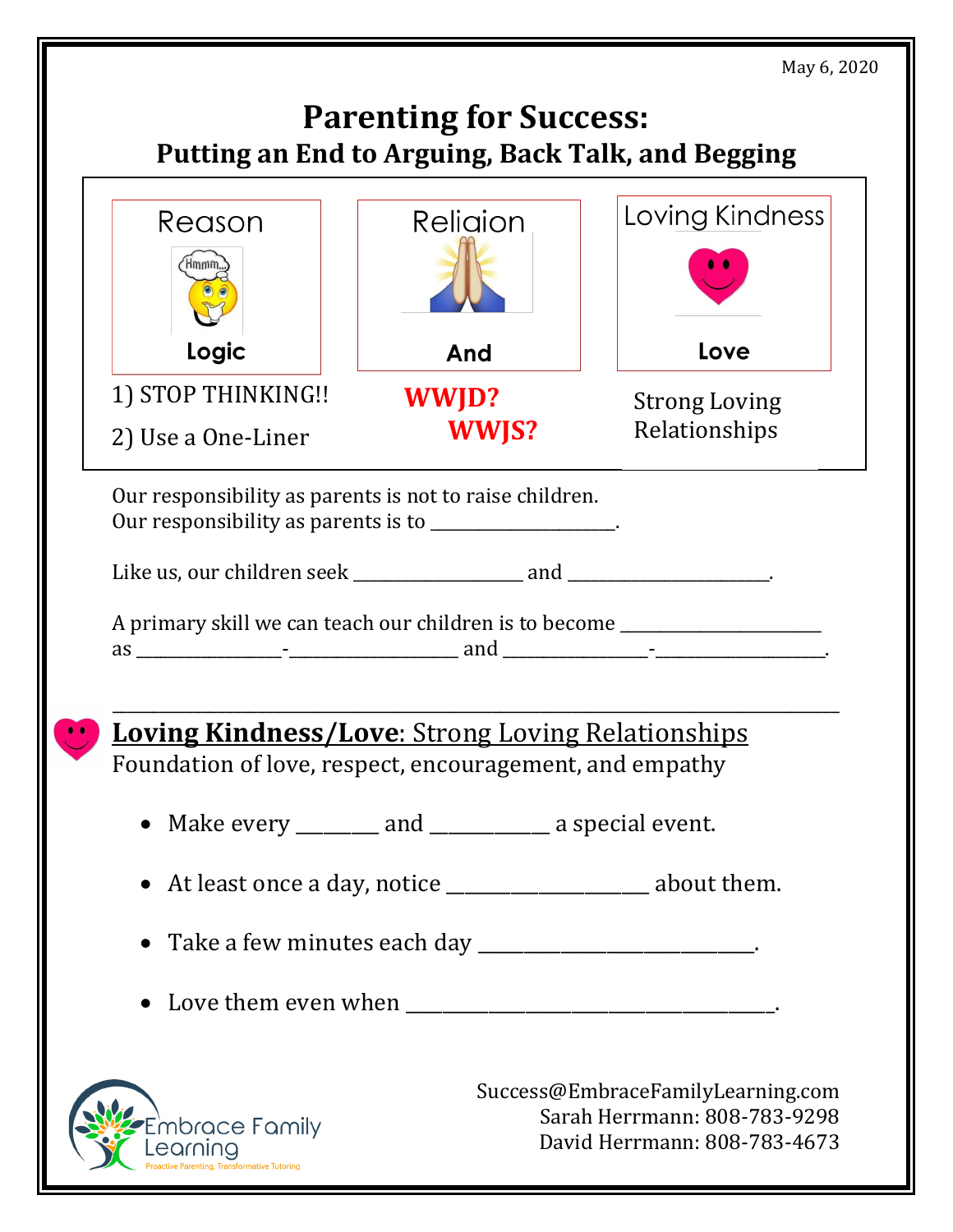| 11ay 0, 2020<br><b>Parenting for Success:</b><br>Putting an End to Arguing, Back Talk, and Begging |                                                                                                                    |
|----------------------------------------------------------------------------------------------------|--------------------------------------------------------------------------------------------------------------------|
| <u> Religion:</u>                                                                                  | <b>WWJD?</b>                                                                                                       |
| <b>WWJS?</b>                                                                                       | <b>Reason/Logic:</b> Putting an End to Arguing, Back Talk, and Begging                                             |
| $\frac{1}{2}$<br>1) STOP THINKING !!<br>2) Use a One-Liner<br><u>Examples of One Liners:</u>       | <b>TIPS:</b><br>Be empathetic.<br>Allow child to own problem.<br>Be lovingly engaged by caring, not<br>by solving. |
| The One-Liner I would like to use is:<br>"It is not enough to _______ young,<br>they must know.    | $\blacksquare$                                                                                                     |
| - Saint John Bosco<br>hbrace Family<br>itina. Transformative Tutorino                              | Success@EmbraceFamilyLearning.com<br>Sarah Herrmann: 808-783-9298<br>David Herrmann: 808-783-4673                  |